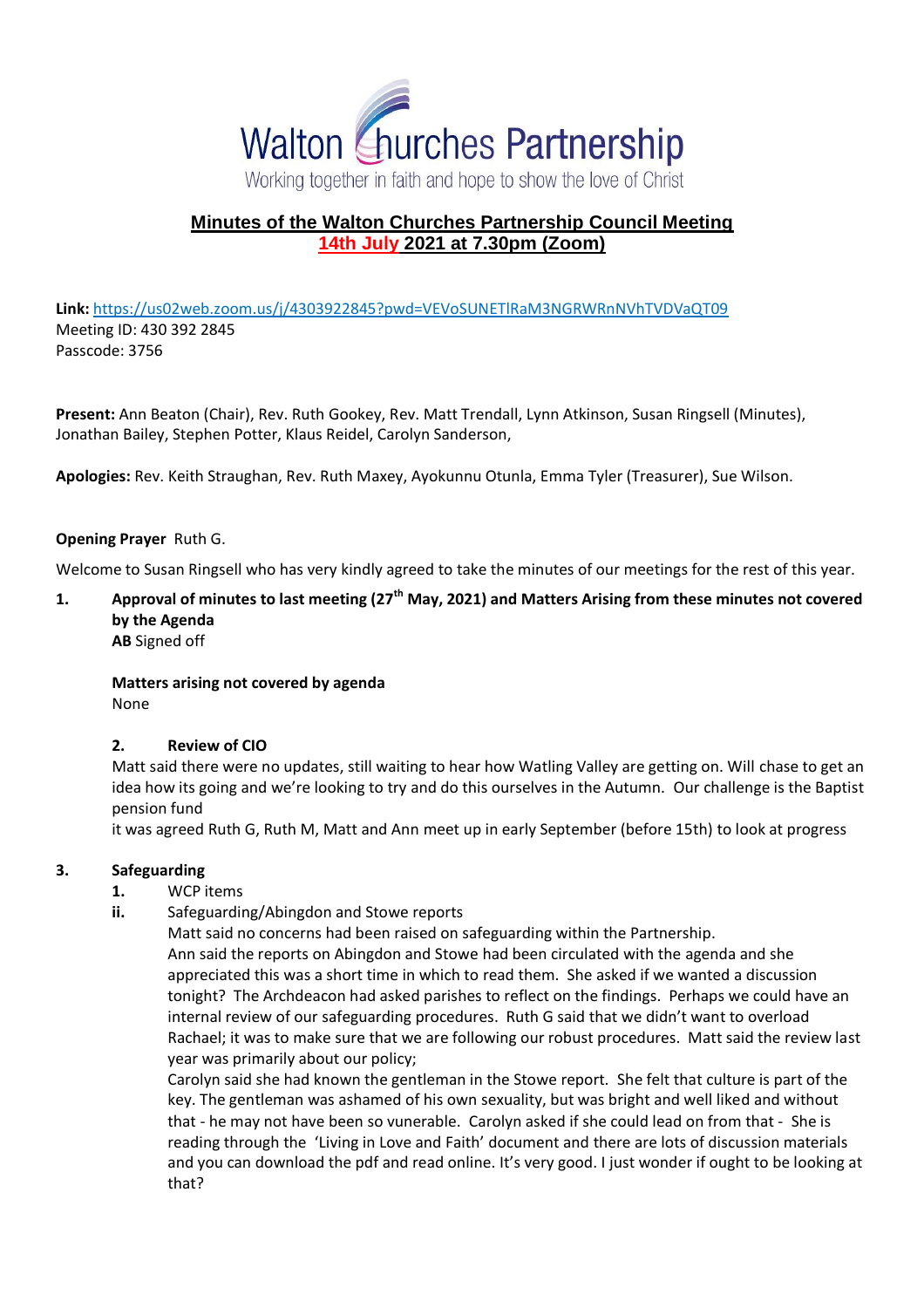Ann said that it was about having an open culture in our churches. Carolyn also said it wasn't about overloading Rachael but I think people need reminding about who to approach. Lynn said are we actually following it and how to follow it. It was agreed that Ruth G. Matt and Ann would get together to look at holding a review. Matt said that safeguarding was a huge area and it could happen in many situations. So, balance the rigor while being realistic about making things safe. He was in favour of an audit but recommendations need to be workable. It needs to be balanced.

## **4. Finance**

- i. Financial position to date: Emma was unable to attend and Matt didn't have any firm figures. Ann said Emma had asked for the finances of CWW to be raised as they were struggling to meet their target. Matt said that it was a principle that if one church couldn't pay their share the WCP will have to make up the shortfall. He said our only decision is to honour our commitments to the full but it is really too early in the year to commit.
- ii. Emma had been looking at drafting a Reserves Policy. We had discovered that having such a policy is a requirement of the Charity Commission and say why there isn't one. We need to agree a policy and we can't sign off last year's accounts until we have one. It is an important document; we need long-term decision and not make it up as we go along.
- iii. Insurance: Ruth G said we had updated our insurance and added a few items on. The insurance was now complete and Emma had worked hard on this. Ruth G will ask Emma to confirm the insurance policy is now fully up to date.

# **5. CWW Reference Group**

Steve reported that the finances had been discussed at their meeting. They were on track to reach their £12,000 target (pre this year's increase) and they have now got a wider group of people attending which was excellent. There were some strategic pandemic issues and Ruth not over committing herself - encouraging others to stand up and take responsibilities. How can responsiblities be a little more spread around. Summer 2023, Ruth is planning a sabatical time and we need to prepare for that, but a useful target to work towards. We're meeting again 23rd September.

### **6. Ministry**

- i. Ministerial Supervision this had been agreed at the last meeting.
- ii. Renew Wellbeing Café Ruth G said the café had been running for a few weeks. They had welcomed guests. The point of the trail across the partnership was to see how the café was received and it was going well. Everyone who comes along is very positive and Lynn said they are looking forward to how it is going to grow. Advertising has been very low key because the number was capped at 15 in line with Covid rules and people meet mainly outside. Carolyn said she had attended and felt there was a lovely atmosphere. Ruth said they were considering continuing through the summer holidays.

### iii Week of Guided Prayer June 2022 -

Ruth said she was delighted to report that between 7 and 9 prayer guides had already come forward. Ann said she thought we were still looking for a venue but this news was very encouraging.

### iv Post July  $19<sup>th</sup>$  plans for congregations

Matt said St. Mary's and All Saints would be keeping things in place as they are now. Canvased opinion, people are keen to keep masks, etc. The one thing we might do is say, you can sing - but with a mask. We'll keep that in place now. We will review things regularly.

Ruth said Christ the King also don't want to move too quickly, most would like to keep masks, singing outside was also popular. Feeling is slow and steady. One thing is important to note is that we share our building.

Klaus said that they will also take it slowly, but not too many changes. We're not sure about singing, but may be with masks.

Matt said that Ruth M at CWW is doing very similar things … masks etc.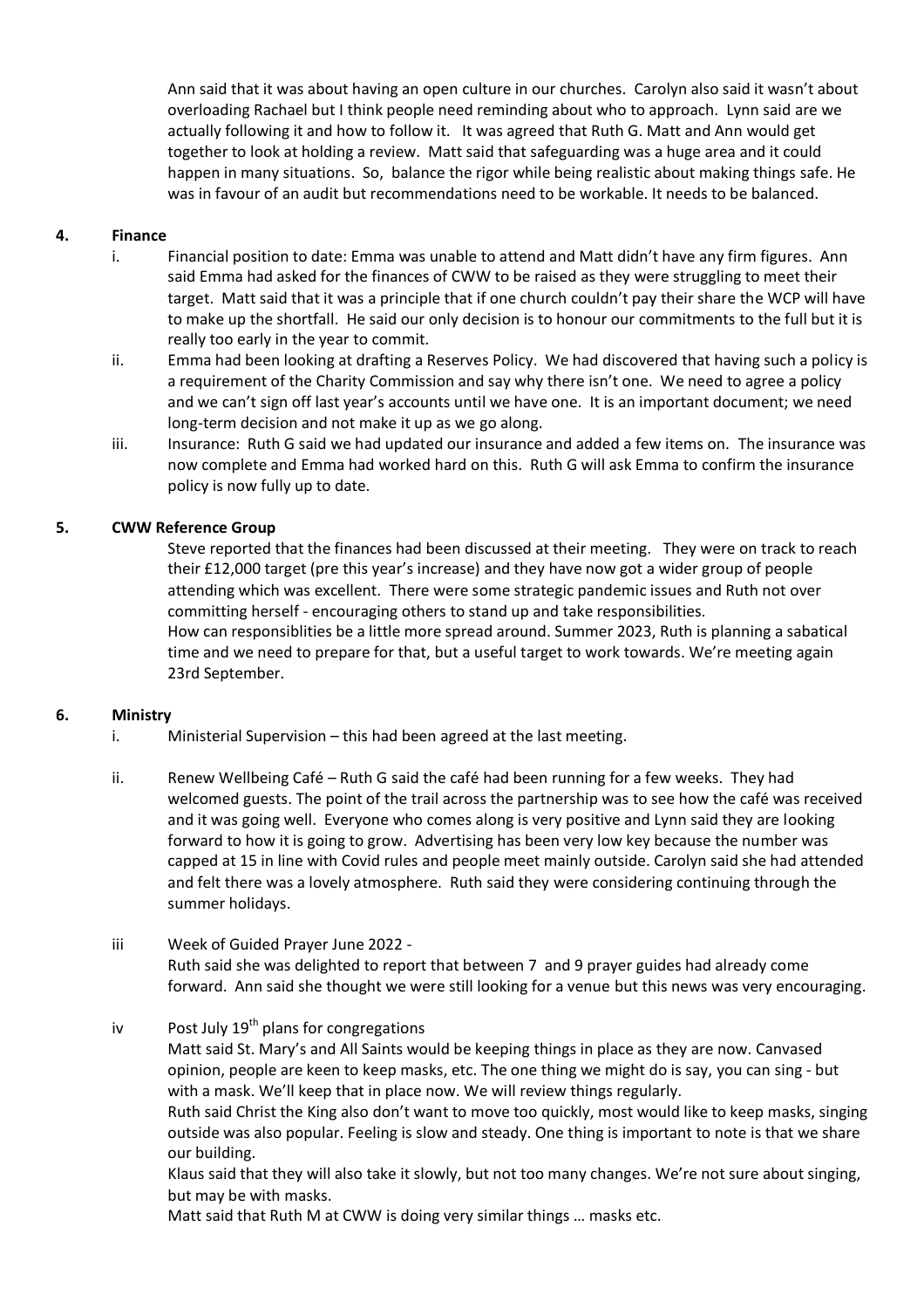Matt said that if we get an opinionated, anti-mask view, we could have an area marked off where they can sit and take part but not make others feel unsafe. Most people that are marrying now have already scheduled their weddings several times between lockdowns. These conversations are difficult but it has to be said. Ruth said they have tried to accommodate everyone and generally people seem to be concerned about each other but she has not had to deal with weddings and baptisms.

v. Youth and children's ministry; Matt said that the churches have kept several groups going including teens. We're now trying to work out coordinating throughout the group, will be on zoom and centralised in partnership area in Kent's Hill. It's work in progress, but we hope by early August/Autumn we'll have a revamped vision of what we can do together. For the summer there are a couple of ad-hoc things and likewise the youth programme.

### **7. Care in the Creation Group Meeting 23rd June / Environment Policy**

Ann said that Lynn has spent a lot of time drafting the environmental policy. Could we look and report back in November? Think of 3 things we are doing or will do? Both Matt and Lynn said that they hadn't fed this into meetings so far. Other things had overtaken it but it can now be brought back to the forefront. For all the things that are happening in September All Saints are working with schools, Christ the King focusing on recycling, St Mary's will be doing bug hotels in graveyards and churches without walls will be doing a guided walk. Over the two weeks in September we'll be doing a reward. Also a plug for Ryans' ride to raise money. As well as the climate crisis, over the month it will feel exciting.

Steve asked how will that be publicised as we run into the summer. Matt said has volunteered to produce the flyer in August . We'll make sure it's on all the church emails and it will get coverage.

Ann commented on the recycling bins that All Saints and St. Mary's are going to use. Matt said we need to find the right bins!

# **8. Events**

### **As above.**

- i. Ride and Stride  $11^{th}$  September: Christ the King and All Saints taking part
- ii. Great Big Green Week
- iii. Camino (COP) pilgrims young people walking from London to Glasgow for COP26. Ruth M. is putting some of them up in her back garden.

### **9. Congregational Round Up**

*Community Church CWW St. Mary's All Saints*

#### *Roman Catholic Church*

Klaus said the main thing is First Communion. The social aspect has been too big, only immediate family etc. It worked well though. Klaus explained that Father Francis has become a Canon which means they meet a few times a year but also to appoint a new Bishop when that happens. Klaus said it was recognition for all his work around the Diocese.

Carolyn said that All Saints has a lot of baptisms and weddings coming up and so the Stewards have been busy.

Lynn said that Christ the King did a litter pick which they did for the 'Great Tidy Up' and decided they would do this more regularly. She said that parishioners are also trying to tidy up around the church because they feel it looks a little unloved. Ruth said they were still thinking how to move into the hybrid model of live streaming and face to face. Lots of work going on behind the scenes. In person services are going well. We hope Catholic brothers and sisters agree that sharing a building is also working well. When things open up we'll have a think about how it will work going forward. Also worth noting that in last 2 months we've had a couple of cases of Covid. This had a knock on effect of who was around the following week. It focused our minds on how to work with this.

Steve said that this happened to us as well, but everyone respected the situation and it worked. Jonathan said St. Mary's were thinking of holding an outdoor singing service and were canvassing views.